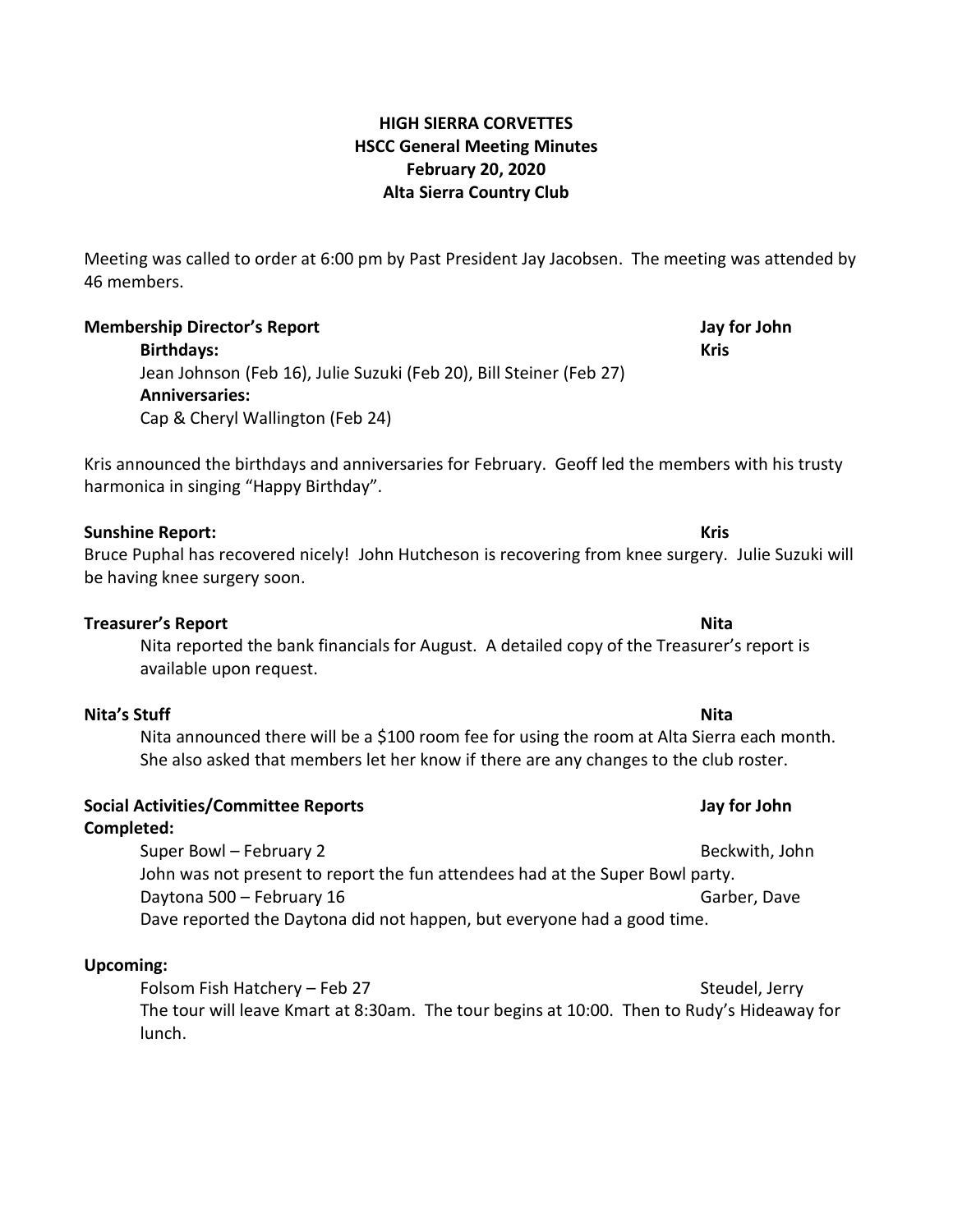Dash n Dine – Peg's Glorified Ham and Eggs – (TBD) Halby, Anthony Anthony stated the restaurant has closed. He will rethink the dash n dine and inform the members.

Women's Social – April 25 **Emmons**, Mary Jayne The social is planned for April 25. It will take place at her home near the Empire Mine entrance. A sign- up sheet is available. Directions will follow via email. Mary Jayne also mentioned she has contacted an artist to set up a "paint night" and wine tasting

| Grand Island Mansion at the Delta - April 26<br>Not present                                                                                                                                                                                                                                                                                                                                            | Franklin, Dave |
|--------------------------------------------------------------------------------------------------------------------------------------------------------------------------------------------------------------------------------------------------------------------------------------------------------------------------------------------------------------------------------------------------------|----------------|
| Movie Night at the Franklin's - May 30                                                                                                                                                                                                                                                                                                                                                                 | Franklin, Dave |
| July 4 <sup>th</sup> – Lake Wildwood                                                                                                                                                                                                                                                                                                                                                                   | Reifel, Gary   |
| BBQ by the Lake at the Shepherd's - July 18<br>Additional information about this event will be provided.                                                                                                                                                                                                                                                                                               | Shepherd, Ray  |
| Rieff's Garage - (TBD)<br>The date has not been decided. The Tractor Museum will be included in this tour. More<br>information will follow.                                                                                                                                                                                                                                                            | Garber, Dave   |
| Amador County - September 19 - 21<br>Rod announced that tickets for the theater are available. 42 have been sold out of 47 for the<br>theater.                                                                                                                                                                                                                                                         | Kelly, Connie  |
| Holiday Party 2020 - December 12 (Save the date)                                                                                                                                                                                                                                                                                                                                                       | Jay for John   |
| <b>Racing Committee Report</b><br>If you are interested in learning about the different racing groups and their schedules, check these<br>websites out:                                                                                                                                                                                                                                                | Gary           |
| Check the WSCC site for this year's racing schedule: www.wscc.ws<br>Check on Hooked on Driving for their schedule: www.hookedondriving.com<br>Check No. Calif. Racing Club: www.ncracing.org                                                                                                                                                                                                           |                |
| <b>Old Business</b><br>Interested Board members for 2020/2021<br>Jay/Hutcheson, John                                                                                                                                                                                                                                                                                                                   | Jay for John   |
| <b>New Business</b>                                                                                                                                                                                                                                                                                                                                                                                    | Jay for John   |
| Future of Club Meetings at Alta Sierra                                                                                                                                                                                                                                                                                                                                                                 | Jav            |
| Nita and Jay met with the Events Coordinator at Alta Sierra. Going forward, it will cost \$100 for<br>the use of the room at each meeting. There will be five (5) choices for dinner selection.<br>Members will pre-order prior to the meeting. The room will be open until 10:00 pm. Jay stated<br>that the club can initially afford the \$100 increase, however, down the road, it might require us |                |